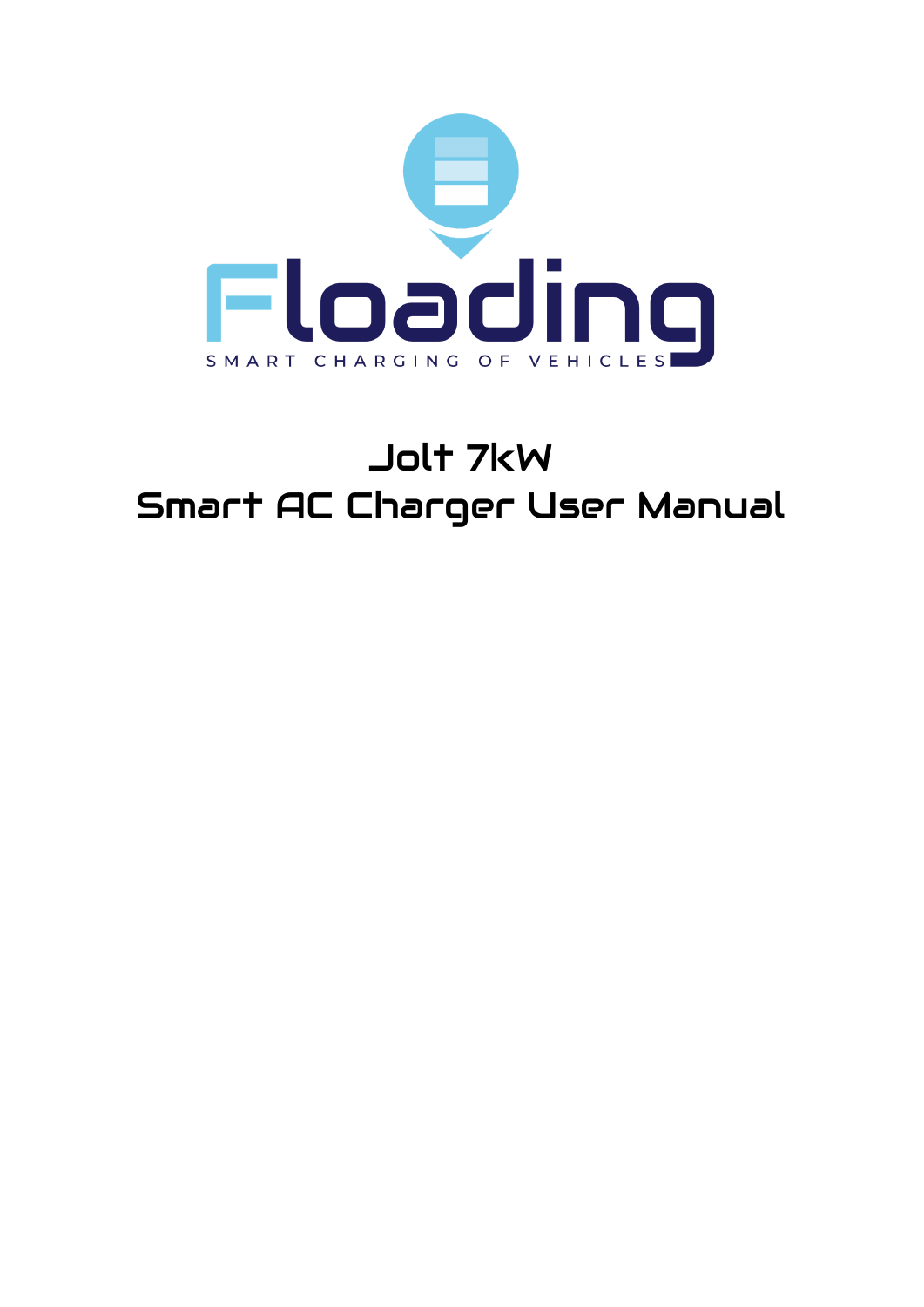# **Contents**

**1. Meet JOLT**

### **2. Setup and Installation**

- **2.1 Setting up**
- **2.2 Wiring the Device**
- **2.3 Installation**
- **2.4 System Boot (Initialization)**
- **2.5 Charging**
- **3. Safety**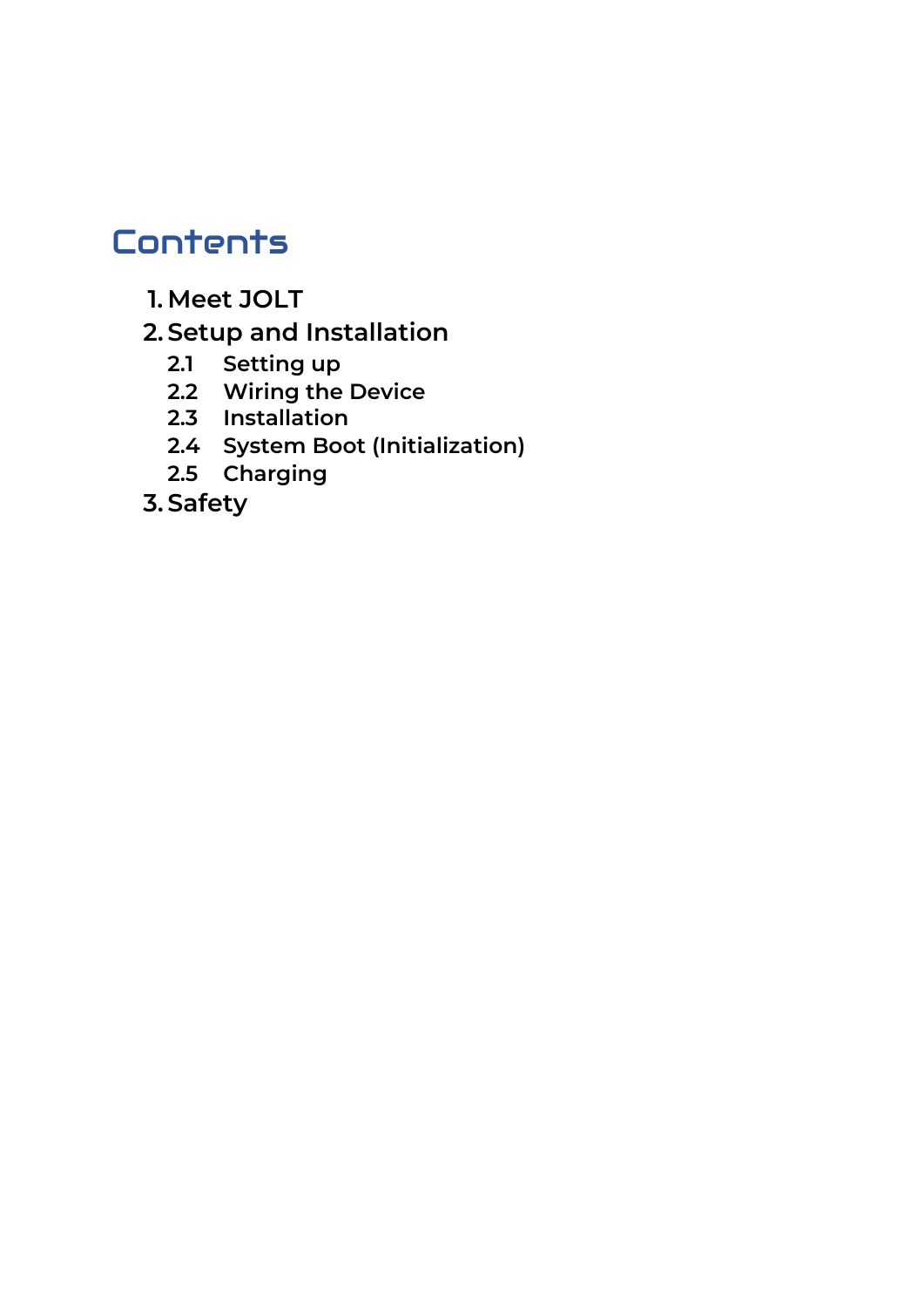### 1. MEET JOLT

## 2. SETUP AND INSTALLATION

#### 2.1. Setting up

Setting up your charger has never been easier! Chargers can be either be Wall Mounted or Pole Mounted. The mounting Plates are provided for Wall Mounting along with the Device. For pole mounting please contact BrightBlu.

Before Setting up Ensure the MAINS are Switched OFF.



*DANGER: RISK OF SHOCK Turn off mains to 240V outlet. Do not restore power to the outlet until set up is complete. Failure to follow these instructions could result in shock or electrocution.*

The Charger needs to be stored indoors, in a clean and dry Environment within a temperature range of 10-45 C, prior to installation. Do not stack anything on top of the Charger.

#### 2.2. Wiring the Device

In order to connect the input cable to the Charger, the procedure is as follows:

- Remove the panel on the left side of the charger. The panel is supported by four screws located on the left side. On removal of the panel the input terminal will be visible as shown in Image 1.
- Remove the panel located just below the input terminal that routes the input cable to the input terminal from the bottom of the Charger. The panel is supported by two screws located at the back.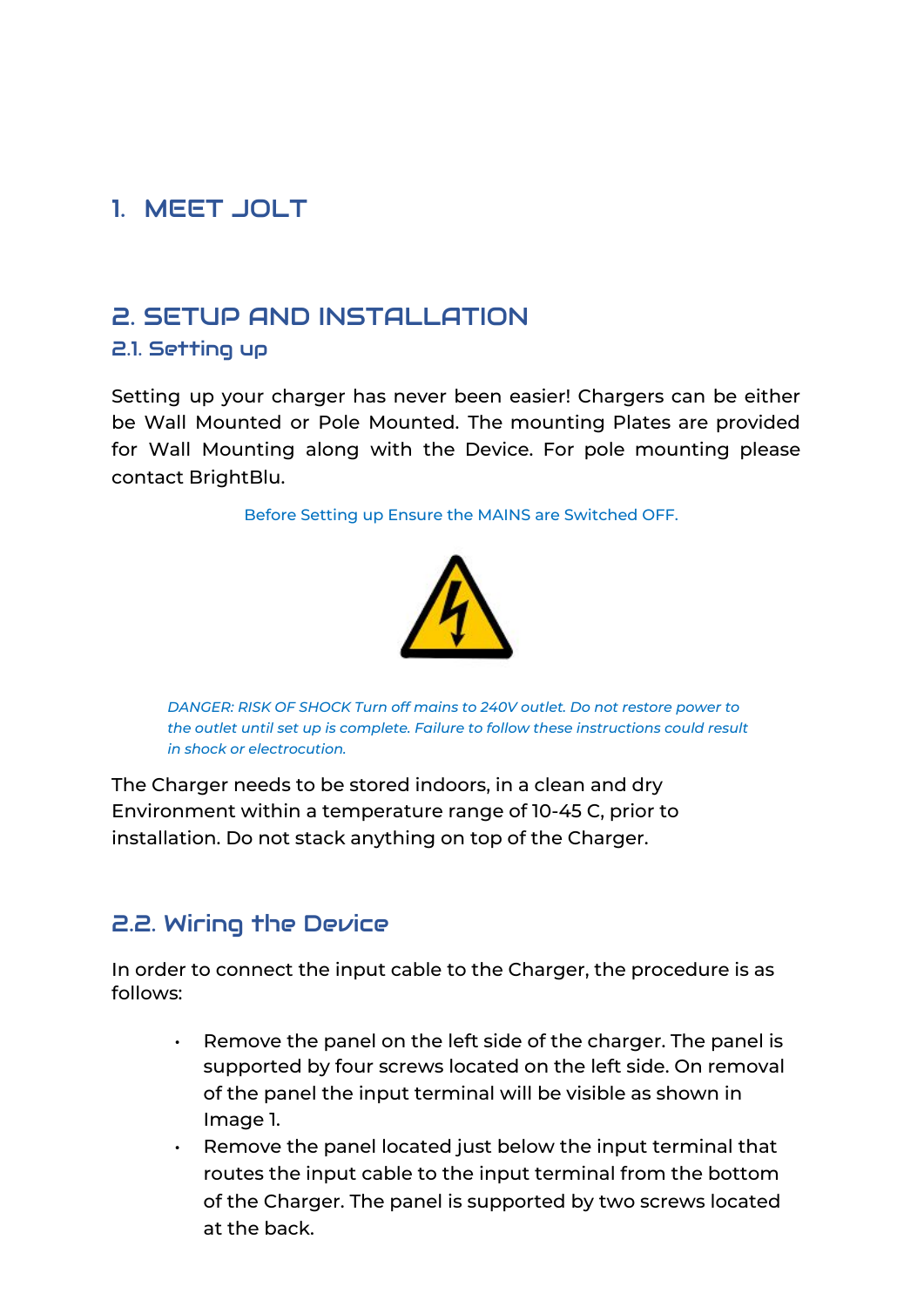

- While wiring the device, Ensure the LIVE/PHASE/HOT Wire is connected to "L" and NEUTRAL is connected to "N" and the Protective EARTH is connected to "PE" symbol.
- Ensure You Use 32Amp current carrying capacity (6 SQ mm or Higher) cables for wiring. This is MANDATORY as lower rating wires could severely affect the performance and can also damage the device. DO NOT INTERCHANGE ANY WIRING.
- After fixing the input cable, fix the panel on the side of the Charger and fix the panel that routes the cable to the input terminal.
- It is recommended to install a 32A rated MCB breaker external to the charger and pass the LIVE mains through the MCB before connecting it to the Charger input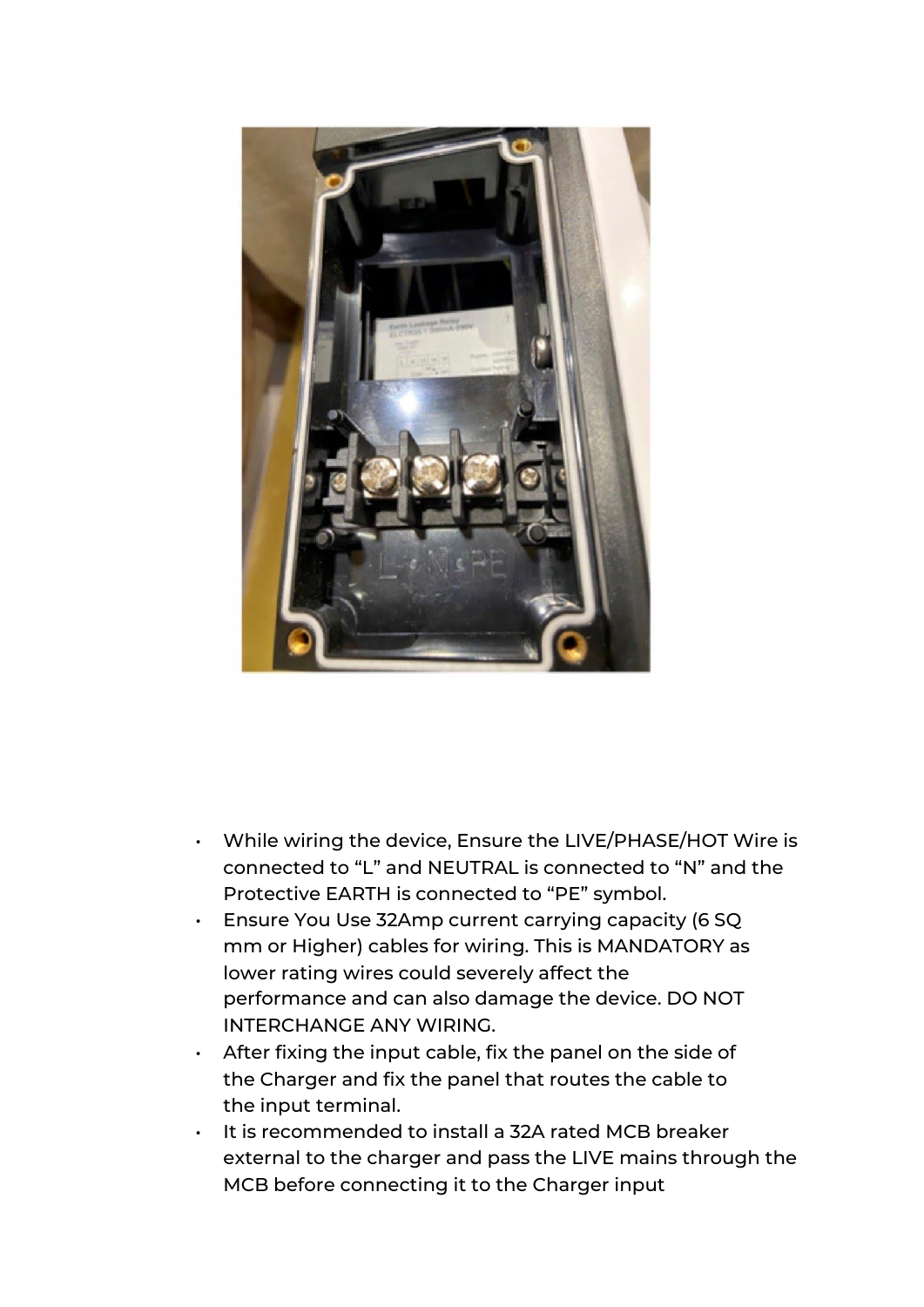#### 2.3. Installation

Installation figure is as follow:



The charging station is provided with the following:

- Metal plate which is to be attached to the wall.
- Metal plate which is to be fitted at the back of the charging station.
- J hook for placement of charging cable
- Screw set for installation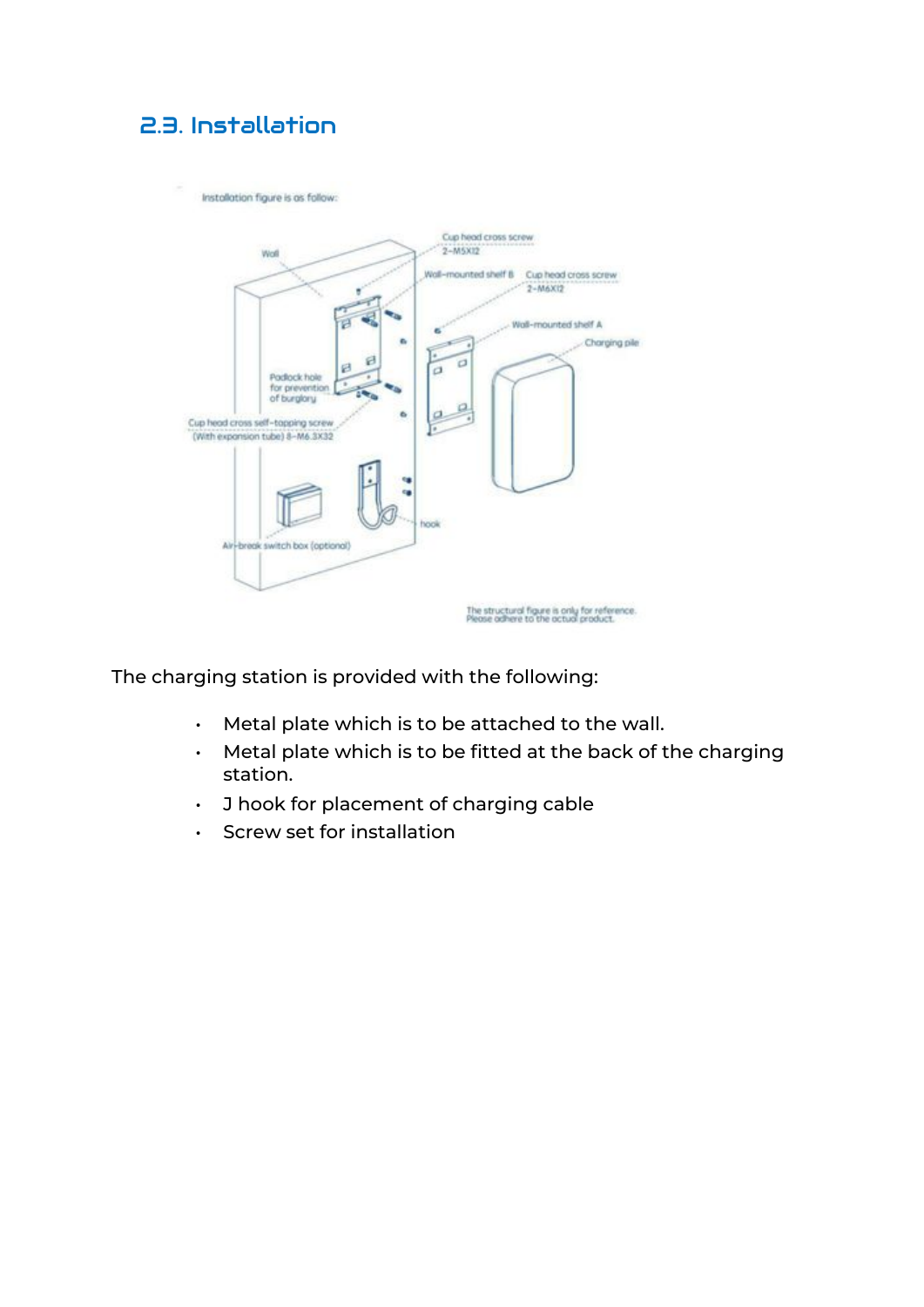

Image 2. **Image 2.** Image 3.

In order to separate the two metal plates needed for mounting please see Image 2 and Image 3 for reference. Part A which contains the clamps is to be attached on the wall. Part B is to be fitted on the back of the charging station.

To complete the installation, slide the plate on the charging station (Part B) into the clamps of the metal plate attached on the wall (Part A).

Use the J hook to suspend the charging cable as per your needs. Ensure the charging cable does not touch the ground when not in use.

#### 2.4. System Boot (Initialization)

- After powering on the device, use your Mobile Phone/ Computer to connect to the Wi-Fi SSID starting with BBXXXXXXXXXXXX. Use the password: 12345678.
- Once connected, you should be automatically re-directed to the Wi-Fi config page as shown below. (In case of not being redirected, Enter the following URL: 192.168.4.1).
- Select your preferred Wi-Fi network, enter the password and click save. The Charger will connect to the selected Wi-Fi network.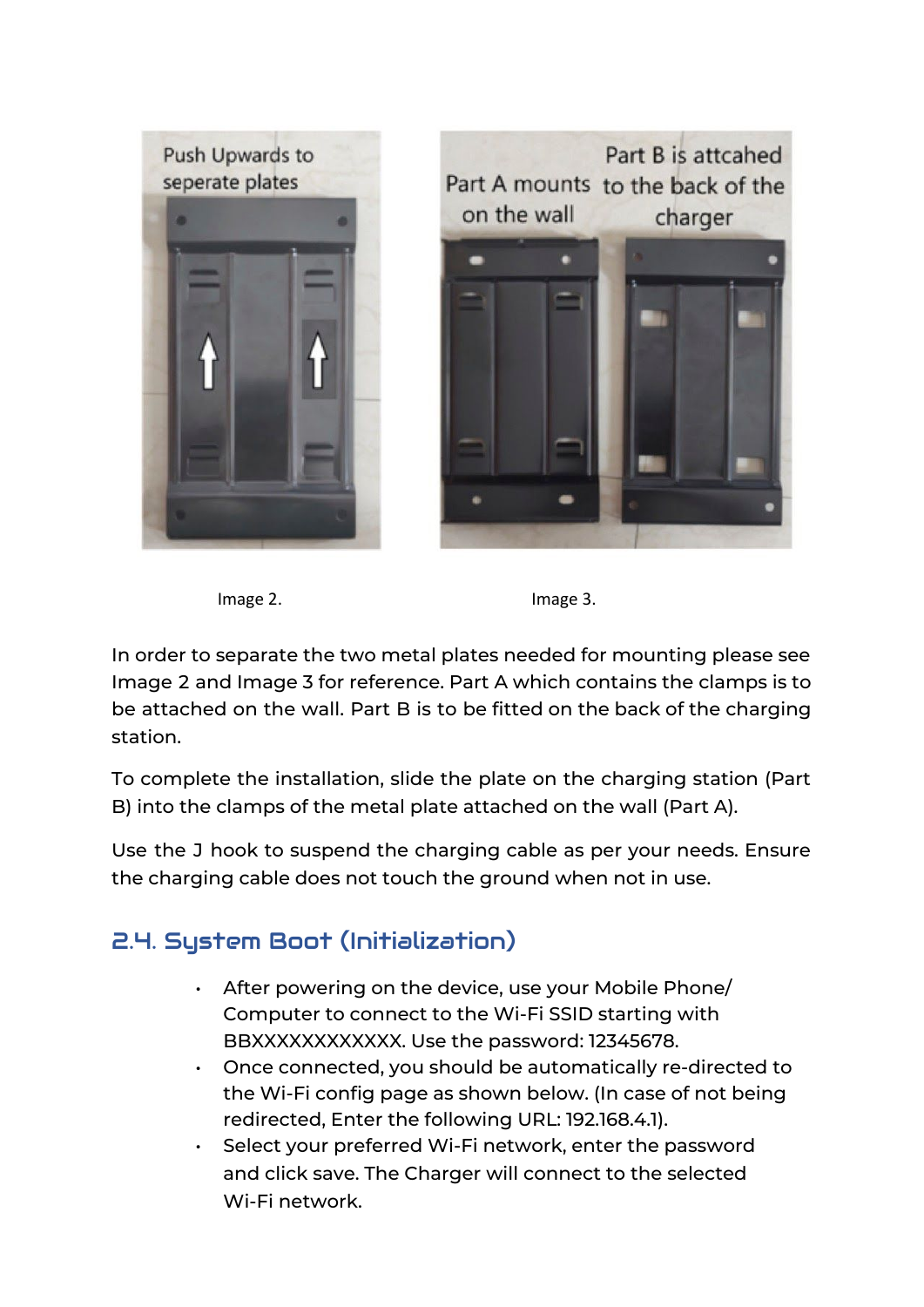- Go to my.brightblu.com and sign in to your account (signup and create an account if you are a first time user). (Google Login currently not supported).
- Once signed in proceed to Add Charger.
- Enter the Charger ID as shared with you in the Charger ID Column. The charge point vendor is BrightBlu and the Model is Jolt.
- Once the device has successfully connected to the Server, the LED light would turn green. The system has been initialized.
- Once the device has been added, proceed to Charger list and the current status of the charger will be visible. You can configure the charger specifications under change config.
- To add RFID tags, click on Add Idtag. Add the Idtag and set validity greater than 1 year from the date of registration.
- Once the Idtag has been added, the charger can now use the registered Idtag to start charging.

#### 2.5. Start and Stop Charging

Now that you have initialized the device successfully, it is time to start charging!

Starting a charging session is simple. Once the RFID tag has been activated, tag can be used to authenticate the charge session. Once a charge session is active, on tapping the same RFID card stops the charge session.

Alternatively, the charge session can also be started by Remote Start.

The charging session is stopped as soon as the Plug is disconnected from the EV or a Remote Stop is pressed.

- If you wish to configure your charge into Plug and Play mode, Click the Get Configuration tab on the charger page.
- Then on the Change Config tab, Scroll down to the Option FREEMODE.
- Set it to True and click Submit
- Restart the Charge point.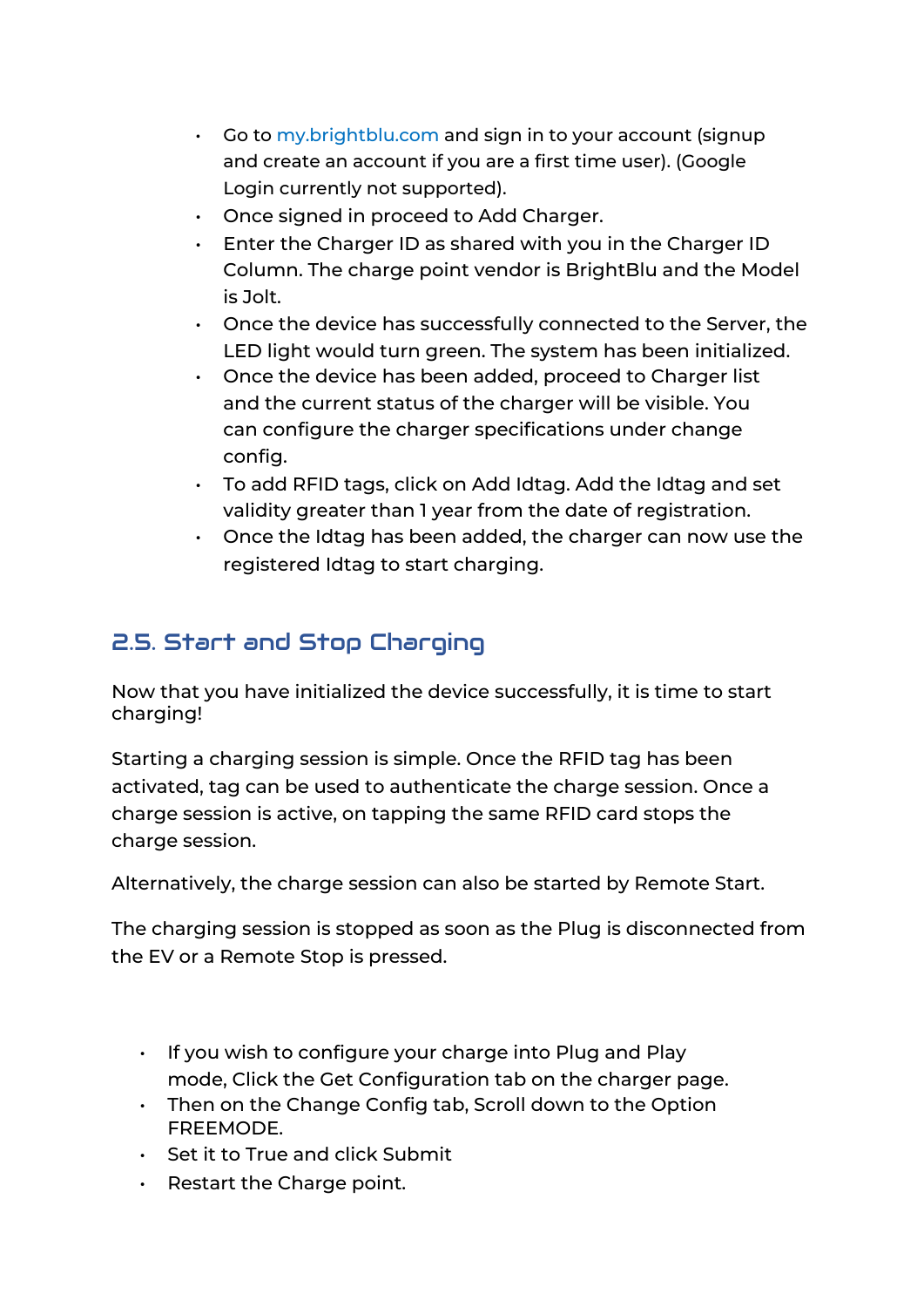#### 3. SAFETY

#### IMPORTANT SAFETY INSTRUCTIONS

#### INSTRUCTIONS PERTAINING TO A RISK OF FIRE OR ELECTRIC SHOCK:

WARNING: When using electric products, basic precautions should always be taken, including the following. This manual contains instructions that shall be followed during installation, operation and maintenance of the unit.

For permanently connected (hardwired) charging stations, AC Chargers must be installed in accordance with all local electrical codes and ordinances. Read all instructions before installing.

Adult supervision is required when using the charger near children. Do not operate your Charger if there is visible damage to the unit or charging cord. Do not put fingers into the charging connector.

Do not install the Charger near flammable, explosive, or combustible materials. Do not operate in temperatures outside its operating range of -30˚C to 55˚C. Other than the charging cord, Charger contains no user serviceable parts. Do not attempt to repair or service any other part of the unit yourself.

If the unit requires servicing, contact BrightBlu. Ensure that the charging cord is positioned so it will not be stepped on, tripped over, or subjected to damage or stress.

Do not close a garage door on the charging cord.

GROUNDING INSTRUCTIONS: The Charger must be grounded. If it should malfunction or break down, grounding provides a path of least resistance for electric current to reduce the risk of electric shock. This product is equipped with a cord having an equipment grounding conductor and a grounding plug. The plug must be plugged into an appropriate receptacle that is properly installed and grounded in accordance with all local codes and ordinances.

WARNING: Improper connection of the equipment-grounding conductor may result in a risk of electric shock. Check with a qualified electrician or serviceperson if you are in doubt as to whether the product is properly grounded. Do not modify the plug provided with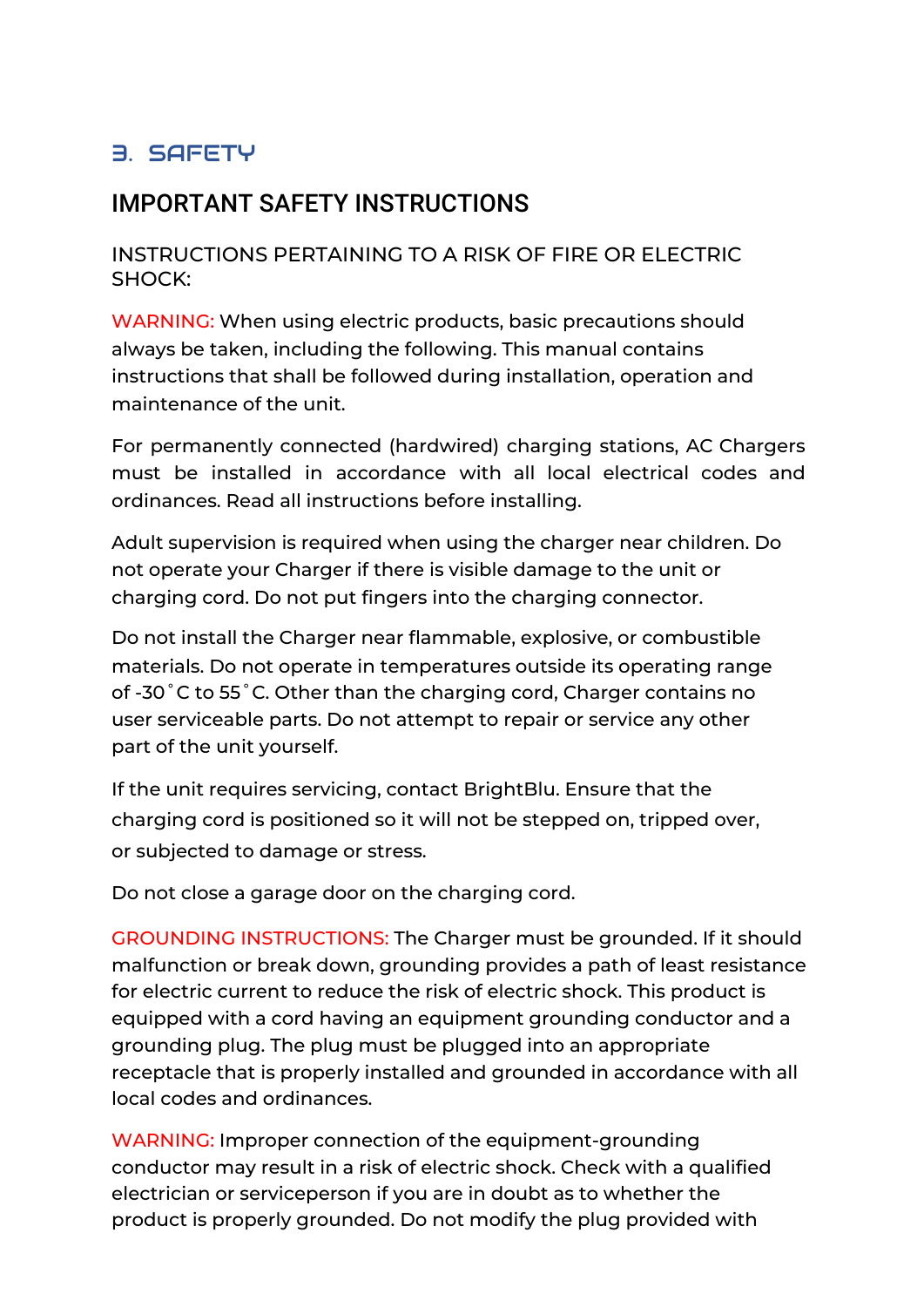the product—if it will not fit the receptacle, have a proper receptacle installed by a qualified electrician.